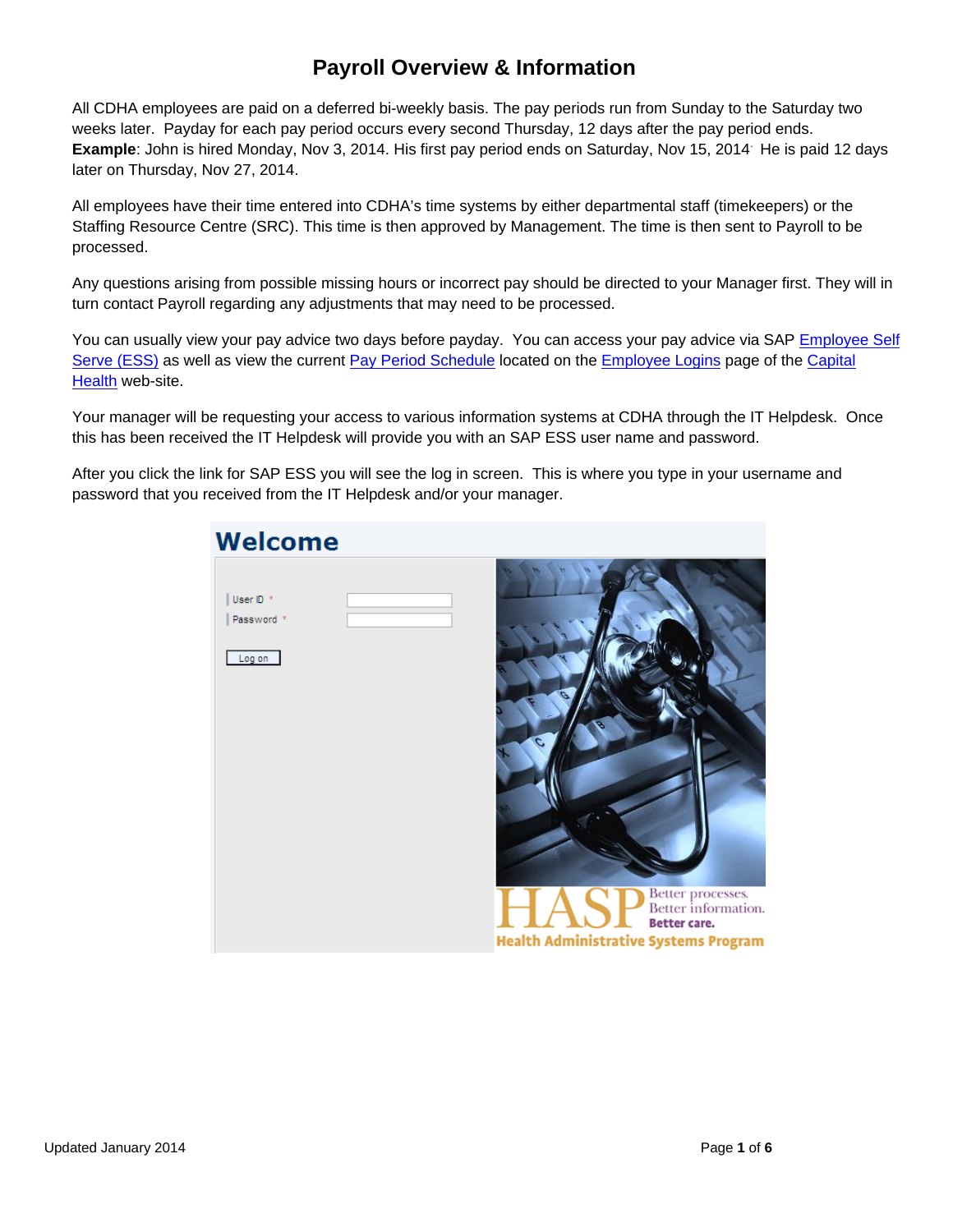After you log in to SAP, the first screen that is displayed is the ESS overview page as seen below.



When you click on the Personal Information link you are able to view and/or update certain information directly via ESS. You are only permitted to *update* addresses and phone numbers, personal email addresses and emergency contacts. You can only *view* your banking information, personal data and family members. If you require changes to any of the view only sections, you must submit either a [Personal](http://www.cdha.nshealth.ca/system/files/sites/834/documents/personal-data-change-form.pdf) Data Change form or a new Direct Deposit [Enrollment](http://www.cdha.nshealth.ca/system/files/sites/834/documents/direct-deposit-enrollment-form.pdf) Form.

|                                                                                                                                                                         | <b>Employee Self-Service</b>                |                             |                                                            | Manager Self-Service                | <b>SAP Access</b> | <b>Reporting</b> | Download Forms |  |  |                      |   |
|-------------------------------------------------------------------------------------------------------------------------------------------------------------------------|---------------------------------------------|-----------------------------|------------------------------------------------------------|-------------------------------------|-------------------|------------------|----------------|--|--|----------------------|---|
|                                                                                                                                                                         | <b>Overview</b>                             | Personal Information        |                                                            | <b>Benefits and Payment</b>         |                   |                  |                |  |  |                      |   |
|                                                                                                                                                                         |                                             |                             |                                                            |                                     |                   |                  |                |  |  | History Back Forward | ≡ |
|                                                                                                                                                                         |                                             |                             |                                                            |                                     |                   |                  |                |  |  |                      |   |
|                                                                                                                                                                         |                                             | <b>Personal Information</b> |                                                            |                                     |                   |                  |                |  |  |                      |   |
|                                                                                                                                                                         |                                             |                             | Addresses and Phone Numbers<br>Update contact information. |                                     |                   |                  |                |  |  |                      |   |
|                                                                                                                                                                         |                                             | <b>Bank Information</b>     | View banking information.                                  |                                     |                   |                  |                |  |  |                      |   |
|                                                                                                                                                                         | Personal Data<br>Update your personal data. |                             |                                                            |                                     |                   |                  |                |  |  |                      |   |
| E-mail Address<br>View your e-mail address.<br>Absence Quotas<br>Display your absence quotas here.<br><b>Emergency Contact</b><br>Update emergency contact information. |                                             |                             |                                                            |                                     |                   |                  |                |  |  |                      |   |
|                                                                                                                                                                         |                                             |                             |                                                            |                                     |                   |                  |                |  |  |                      |   |
|                                                                                                                                                                         |                                             |                             |                                                            |                                     |                   |                  |                |  |  |                      |   |
|                                                                                                                                                                         |                                             | <b>Family Members</b>       |                                                            |                                     |                   |                  |                |  |  |                      |   |
|                                                                                                                                                                         |                                             |                             |                                                            | View family members and dependents. |                   |                  |                |  |  |                      |   |
|                                                                                                                                                                         |                                             |                             |                                                            |                                     |                   |                  |                |  |  |                      |   |
|                                                                                                                                                                         |                                             |                             |                                                            |                                     |                   |                  |                |  |  |                      |   |
|                                                                                                                                                                         |                                             |                             |                                                            |                                     |                   |                  |                |  |  |                      |   |

Absence Quotas will display all of the banks you are entitled to and what is remaining in each bank so you know how much time you have available to use. This is where you will find your balances for vacation and sick time.

To return to the previous screen you must click on the "Back" button found at the top right corner of the browser.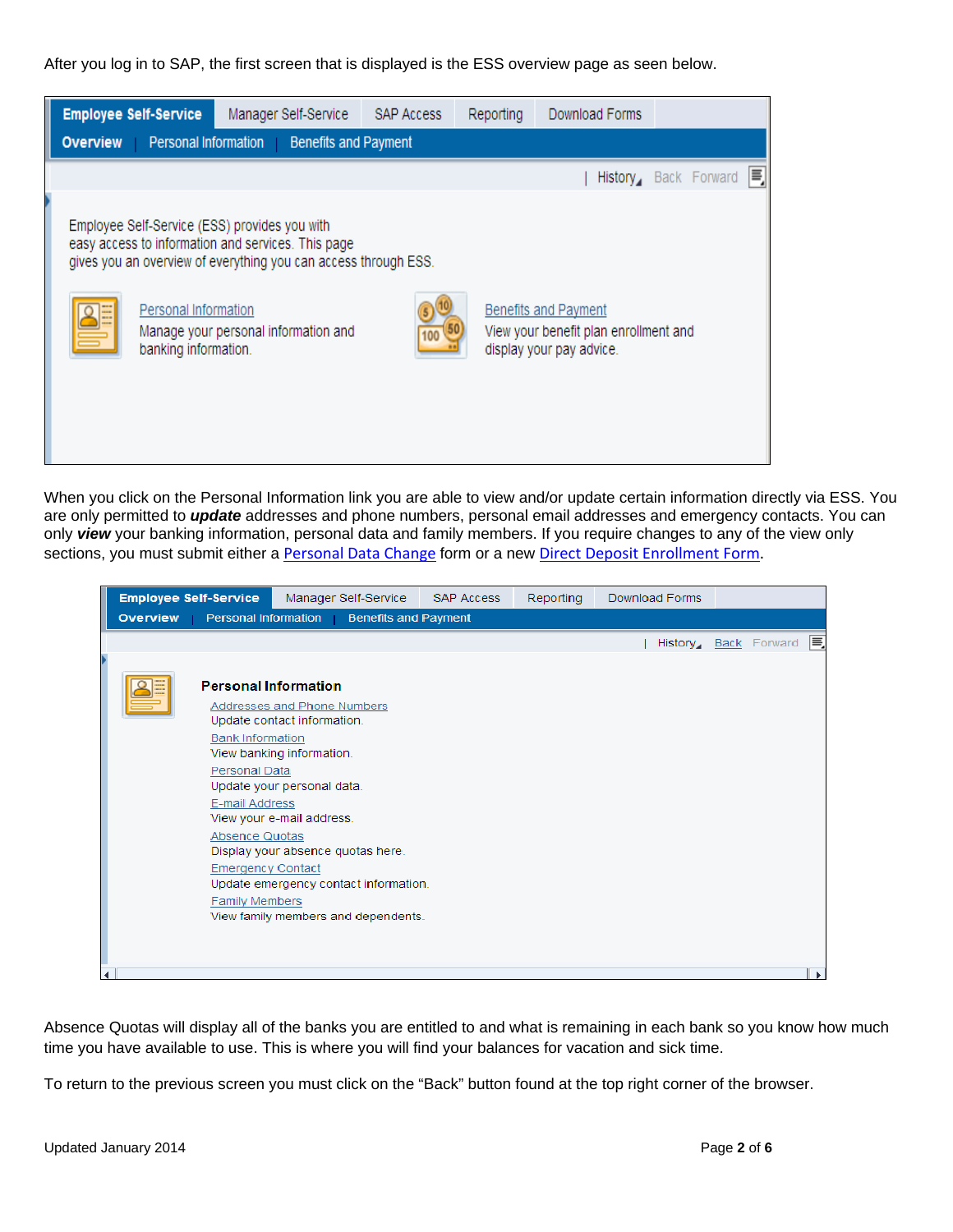If you wish to view your pay slips or your benefits information, you must click on the "Benefits and Payment" link on the ESS overview screen.

| <b>Employee Self-Service</b> |                                              | Manager Self-Service                                                                                                                                                                                           | <b>SAP Access</b> | Reporting | Download Forms                                                                                   |                            |
|------------------------------|----------------------------------------------|----------------------------------------------------------------------------------------------------------------------------------------------------------------------------------------------------------------|-------------------|-----------|--------------------------------------------------------------------------------------------------|----------------------------|
| <b>Overview</b>              | Personal Information                         | <b>Benefits and Payment</b>                                                                                                                                                                                    |                   |           |                                                                                                  |                            |
|                              |                                              |                                                                                                                                                                                                                |                   |           |                                                                                                  | E,<br>History Back Forward |
|                              | Personal Information<br>banking information. | Employee Self-Service (ESS) provides you with<br>easy access to information and services. This page<br>gives you an overview of everything you can access through ESS.<br>Manage your personal information and |                   |           | <b>Benefits and Payment</b><br>View your benefit plan enrollment and<br>display your pay advice. |                            |

To view your pay slips click the link "Pay Advice". This will display your pay slip for the most current pay that has been processed.

| <b>Employee Self-Service</b> |                                           | Manager Self-Service                                 | <b>SAP Access</b>                                                                                                                 | Reporting | Download Forms |  |                                   |
|------------------------------|-------------------------------------------|------------------------------------------------------|-----------------------------------------------------------------------------------------------------------------------------------|-----------|----------------|--|-----------------------------------|
| Overview                     | Personal Information                      | <b>Benefits and Payment</b>                          |                                                                                                                                   |           |                |  |                                   |
|                              |                                           |                                                      |                                                                                                                                   |           |                |  | History <sub>4</sub> Back Forward |
|                              | <b>Benefits</b><br>Participation Overview | investigation by your employer and benefit provider. | View a list of plans in which you are currently enrolled.<br>Note: Any discrepancy in claims administration is subject to further |           |                |  |                                   |
| Payment                      |                                           |                                                      |                                                                                                                                   |           |                |  |                                   |
|                              | Pay Advice                                | View your current and historical pay advices.        |                                                                                                                                   |           |                |  |                                   |
|                              |                                           |                                                      |                                                                                                                                   |           |                |  |                                   |
|                              |                                           |                                                      |                                                                                                                                   |           |                |  |                                   |
|                              |                                           |                                                      |                                                                                                                                   |           |                |  |                                   |
|                              |                                           |                                                      |                                                                                                                                   |           |                |  |                                   |
|                              |                                           |                                                      |                                                                                                                                   |           |                |  |                                   |
|                              |                                           |                                                      |                                                                                                                                   |           |                |  |                                   |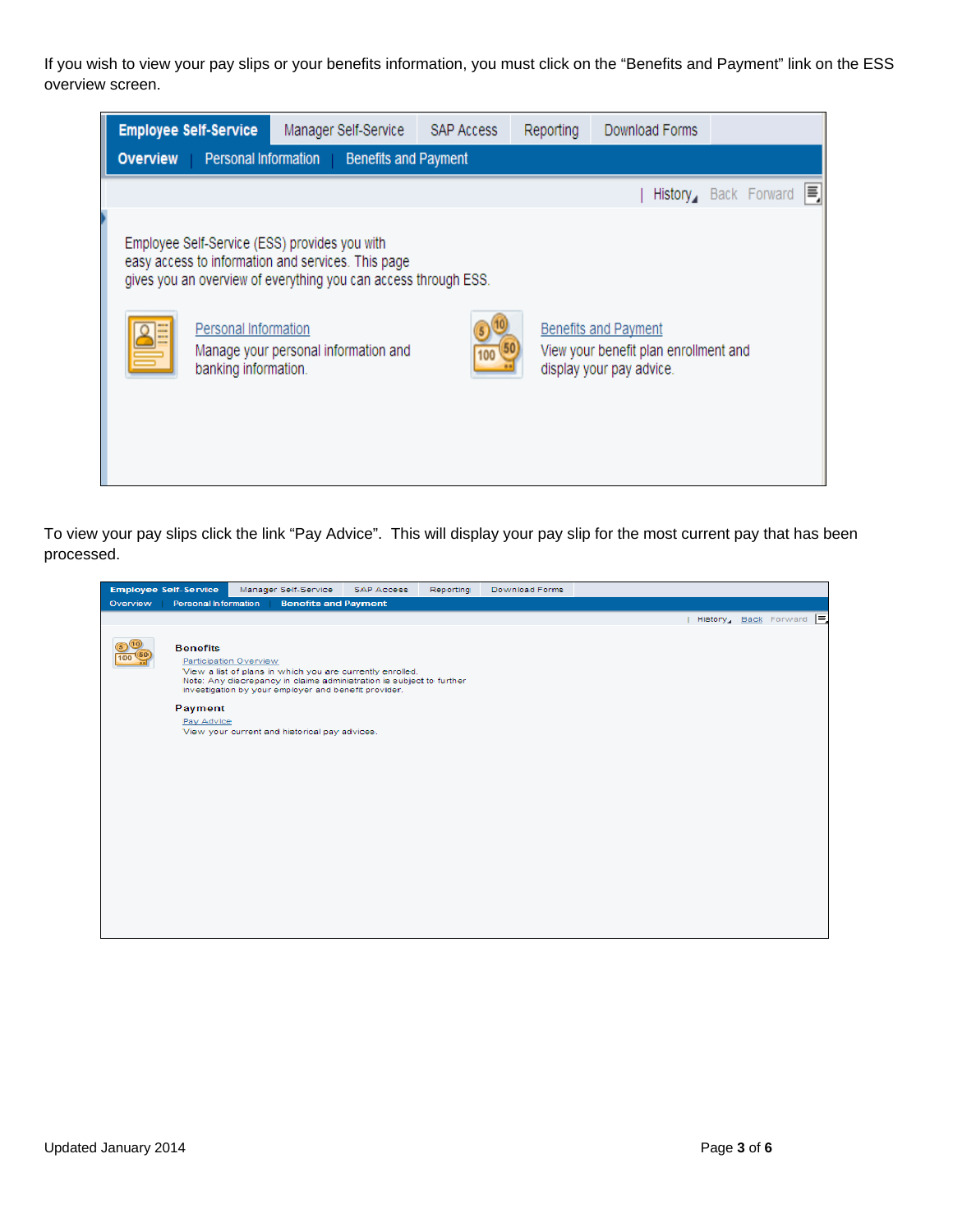The pay advice may be more than one page. To view the entire pay slip you will have to scroll down using the scroll bar on the right side of the screen. You may also print the advice by clicking on the printer icon on the page.

|                  | <b>Employee Self-Service</b><br>Download Forms              |                                                                        |                           |                                                                                              |
|------------------|-------------------------------------------------------------|------------------------------------------------------------------------|---------------------------|----------------------------------------------------------------------------------------------|
|                  |                                                             | Overview Personal Information <b>Benefits and Payment</b> Working Time |                           |                                                                                              |
|                  |                                                             |                                                                        |                           | History, Back Forward                                                                        |
|                  |                                                             |                                                                        |                           |                                                                                              |
|                  | Valid for Personnel Assignments: 00016549 0102 0907 CR 3 05 |                                                                        |                           |                                                                                              |
|                  | Show Overview                                               |                                                                        |                           |                                                                                              |
|                  |                                                             |                                                                        |                           |                                                                                              |
|                  | K Previous Pay Advice   Next Pay Advice ▶                   | Exit                                                                   |                           |                                                                                              |
|                  |                                                             |                                                                        |                           |                                                                                              |
|                  |                                                             |                                                                        |                           |                                                                                              |
|                  | Previous Pay Advice                                         |                                                                        | $\odot$                   | $91\%$ $\bullet$ $\bullet$ $\bullet$ $\bullet$ $\bullet$ $\bullet$ $\bullet$<br><b>Setti</b> |
|                  |                                                             |                                                                        |                           |                                                                                              |
|                  |                                                             |                                                                        |                           | Use the scroll                                                                               |
|                  |                                                             |                                                                        |                           | bar to see the                                                                               |
| Pages<br>1.1.1.1 |                                                             |                                                                        |                           |                                                                                              |
|                  |                                                             |                                                                        |                           | entire pay advice                                                                            |
|                  |                                                             |                                                                        |                           |                                                                                              |
|                  |                                                             |                                                                        |                           |                                                                                              |
|                  | Capital Health                                              |                                                                        |                           |                                                                                              |
|                  |                                                             | First Name: RENEE                                                      | Person ID:                | Pay Period: 2008-08-31 - 2008-09-13                                                          |
|                  | Company : CH<br>Org Unit :                                  | Last Name: COQUELICOT                                                  | Main Pernr: 00016549      | Pay Freq. : Bi-weekly                                                                        |
|                  | Cost Centre:                                                | Address 1:801-5881 Spring Garden Rd                                    | EE Grp<br>: Casual        | Pay Date : 2008-09-25                                                                        |
|                  | Address 1 : Capital Health                                  | Address 2 : Halifax NS                                                 | EESGrp<br>: Casual Relief | Pay Type. : Regular Payroll                                                                  |

If you want to view previous (historical) pay slips just click "Previous Pay Advice" link. This will allow you to view one pay at a time going back from the current pay.

|                                                                              | <b>Historical Pay Advices</b>                 |                                              |                                     |
|------------------------------------------------------------------------------|-----------------------------------------------|----------------------------------------------|-------------------------------------|
| <b>Employee Self-Service</b>                                                 | Download Forms                                |                                              |                                     |
| Personal Information<br>Overview                                             | <b>Benefits and Payment</b><br>Working Time   |                                              |                                     |
|                                                                              |                                               |                                              | Ξ.<br>  History, Back Forward       |
| Valid for Personnel Assignments: 00016549 0102 0907 CR 3 05<br>Show Overview |                                               |                                              |                                     |
| Previous Pay Advice Next Pay Advice<br>Pay Advice                            | Exit                                          |                                              |                                     |
|                                                                              |                                               |                                              |                                     |
| <b>Click on Previous</b>                                                     |                                               |                                              |                                     |
| Pay Advice to                                                                |                                               |                                              |                                     |
| see past pay                                                                 |                                               |                                              |                                     |
| advices, one by one                                                          |                                               |                                              |                                     |
| Company : CH                                                                 | <b>First Name: RENEE</b>                      | Person ID :                                  | Pay Period: 2008-08-31 - 2008-09-13 |
| Org Unit<br>$\mathbf{r}$                                                     | Last Name: COQUELICOT                         | Main Pernr: 00016549                         | Pay Freq. : Bi-weekly               |
| Cost Centre:                                                                 | Address 1 : 801-5881 Spring Garden Rd         | EE Grp<br>: Casual<br>EESGrp : Casual Relief | Pay Date : 2008-09-25               |
| Address 1 : Capital Health<br>Address 2 :                                    | Address 2 : Halifax NS<br>Address 3 : B3H 4S3 | PersArea : QEII<br>PSA<br>: NSGEU Hithcare   | Pay Type. : Regular Payroll         |
|                                                                              | Gross<br><b>Net</b>                           | <b>Taxes</b>                                 | <b>Deductions</b>                   |
|                                                                              |                                               |                                              |                                     |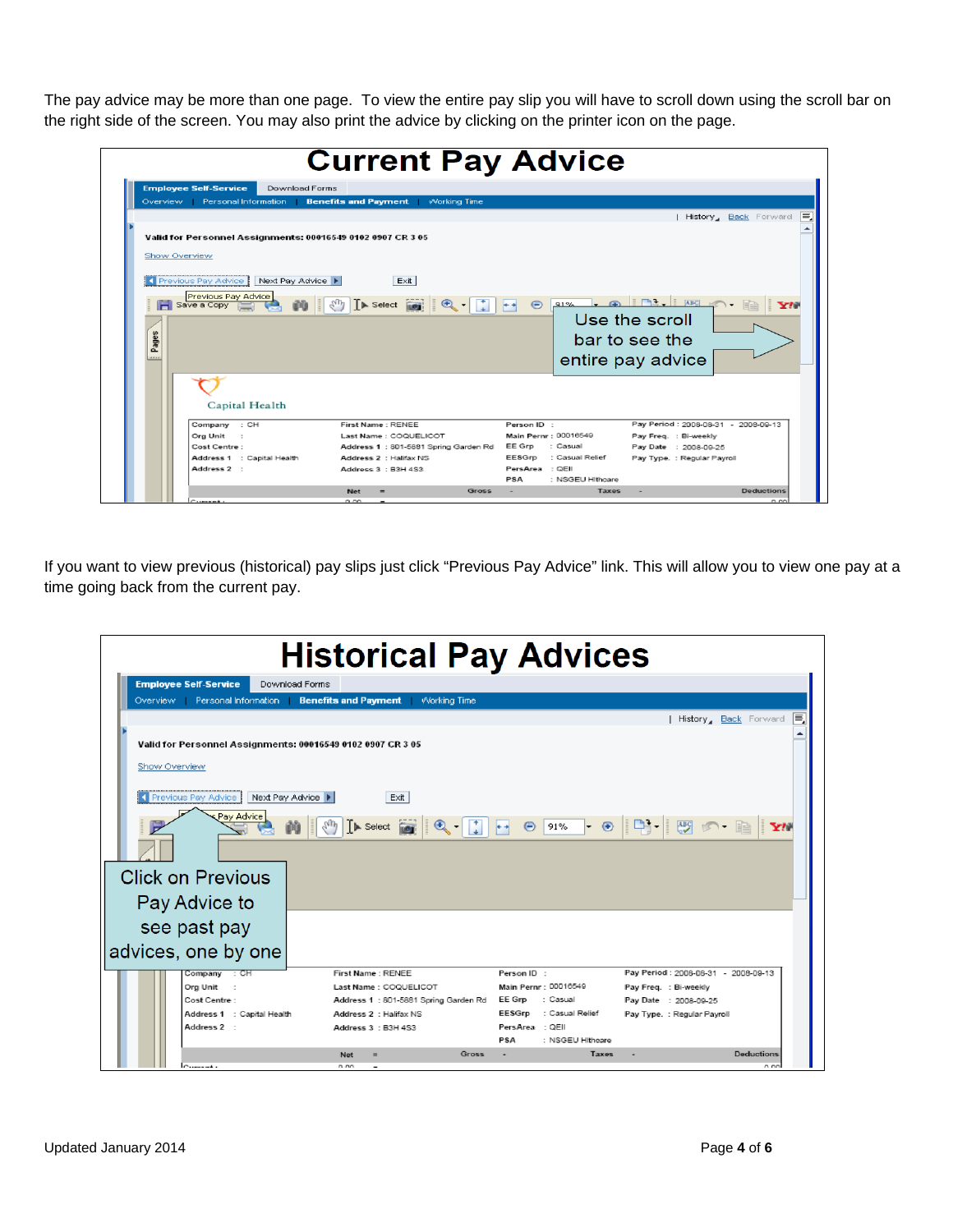Below is an example of what your pay slip may look like. Headers are included on the left of each section on the pay slip to assist you in explaining the data displayed. In the example below, the employee holds two jobs here at CDHA.

## **Your SAP Pay Advice**

<u> 1989 - Andrea Station, amerikansk politiker (</u>

## **Please Note: Your pay advice may not be exactly as shown, as there are differences in earnings, deductions, and quotas (banks) depending on the provisions in your collective agreement or employment guide.**

| <b>Personal</b><br><b>Information</b> | Company<br>: CH<br>1090-Capital District<br>Org Unit<br><b>Health Authority</b><br>Cost Centre:<br>Address 1 : Capital Health<br>Address 2 : | First Name: Jamie<br>Last Name: Amirault<br>Address 1:62 Happy Road<br>Address 2 : Sackville NS<br>Address 3: B3Y 6G7 |                       | Person ID : 10355<br>Main Pernr: 00010355<br>EE Grp<br>: Regular<br>EESGrp<br>: Hourly PT<br>PersArea : QEII<br><b>PSA</b> | : NSGEU Supp Serv     | Pay Period: 2010-01-03 - 2010-01-16<br>Pay Freq. : Bi-weekly<br>Pay Date : 2010-01-28<br>Pay Type. : Regular Payroll |                         |
|---------------------------------------|----------------------------------------------------------------------------------------------------------------------------------------------|-----------------------------------------------------------------------------------------------------------------------|-----------------------|----------------------------------------------------------------------------------------------------------------------------|-----------------------|----------------------------------------------------------------------------------------------------------------------|-------------------------|
|                                       |                                                                                                                                              | <b>Net</b><br>$=$                                                                                                     | Gross                 | ÷                                                                                                                          | <b>Taxes</b>          |                                                                                                                      | Deductions              |
| Pay                                   | Current:                                                                                                                                     | 1,166.26<br>$=$                                                                                                       | 1,706.59              | $\overline{\phantom{a}}$                                                                                                   | 406.69                |                                                                                                                      | 133.64                  |
| <b>Information</b>                    | YTD:                                                                                                                                         | 1,866.59<br>$=$                                                                                                       | 2,697.98              |                                                                                                                            | 577.19                |                                                                                                                      | 254.20                  |
|                                       |                                                                                                                                              |                                                                                                                       | <b>Retro - Active</b> |                                                                                                                            | <b>Current Period</b> |                                                                                                                      | Year To Date            |
|                                       | <b>EARNINGS</b>                                                                                                                              | Rate<br>Pers.Assign.                                                                                                  | Hours                 | Amount                                                                                                                     | Rate                  | <b>Hours</b><br>Amount                                                                                               | Amount                  |
|                                       | 1000 Regular Shift Pay                                                                                                                       | 00010355                                                                                                              |                       |                                                                                                                            | 19.84                 | 22.50<br>446.51                                                                                                      | 1,240.30                |
|                                       | 1048 Overtime pay @ 1.5                                                                                                                      | 00010355                                                                                                              |                       |                                                                                                                            | 29.77                 | 223.25<br>7.50                                                                                                       | 223.25                  |
| <b>Earnings</b>                       | 1050 Overtime pay @ 2.0                                                                                                                      | 00010355                                                                                                              |                       |                                                                                                                            | 39.69                 | 7.50<br>297.67                                                                                                       | 297.67                  |
|                                       | 1154 Smoothing                                                                                                                               | 00010355                                                                                                              |                       |                                                                                                                            |                       |                                                                                                                      | $-49.61$                |
|                                       | 1608 Shift Premium(\$1.50/hr)                                                                                                                | 00010355                                                                                                              |                       |                                                                                                                            | 1.50                  | 37.50<br>56.25                                                                                                       | 116.25                  |
| <b>Employees with</b>                 | 1610-Weekend premium                                                                                                                         | 00010355                                                                                                              |                       |                                                                                                                            | 1.50                  | 11.25<br>7.50                                                                                                        | 11.25                   |
| more than one                         | 2000 Vacation (Paid)                                                                                                                         | 00010355                                                                                                              |                       |                                                                                                                            | 19.84                 | 7.50<br>148.84                                                                                                       | 148.84                  |
| position will see all                 | 2642 General Illness (Paid)                                                                                                                  | 00010355                                                                                                              |                       |                                                                                                                            | 19.84                 | 7.50<br>148.84                                                                                                       | 148.84                  |
| earnings and                          | 6818 El Rebate-EE (DHA9)                                                                                                                     | 00010355                                                                                                              |                       |                                                                                                                            |                       | 2.16                                                                                                                 | 3.46                    |
| deductions for each                   | 1000 Regular Shift Pay                                                                                                                       | 00010356                                                                                                              |                       |                                                                                                                            | 20.98                 | 15.00<br>314.70                                                                                                      | 472.05                  |
|                                       | 1608 Shift Premium(\$1.50/hr)                                                                                                                | 00010356                                                                                                              |                       |                                                                                                                            | 1.50                  | 15.00<br>22.50                                                                                                       | 33.75                   |
| ID number.                            | 8300 Pay in lieu benefits                                                                                                                    | 00010356                                                                                                              |                       |                                                                                                                            |                       | 34.62                                                                                                                | 51.93                   |
|                                       | <b>TOTAL</b>                                                                                                                                 |                                                                                                                       |                       |                                                                                                                            |                       | 1,706.59                                                                                                             | 2,697.98                |
|                                       | STATUTORY DEDUCTIONS                                                                                                                         | Pers. Assign.                                                                                                         |                       | Amount                                                                                                                     |                       | Amount                                                                                                               | Amount                  |
|                                       | /302 Income tax/regular                                                                                                                      | 00010355                                                                                                              |                       |                                                                                                                            |                       | 235.43                                                                                                               | 325.45                  |
|                                       | /320 CPP Employee Contribution                                                                                                               | 00010355                                                                                                              |                       |                                                                                                                            |                       | 60.86                                                                                                                | 95.32                   |
|                                       | /322 El Employee Premiums                                                                                                                    | 00010355                                                                                                              |                       |                                                                                                                            |                       | 23.09                                                                                                                | 37.02                   |
|                                       | /302 Income tax/regular                                                                                                                      | 00010356                                                                                                              |                       |                                                                                                                            |                       | 63.93                                                                                                                | 84.85                   |
|                                       | /320 CPP Employee Contribution                                                                                                               | 00010356                                                                                                              |                       |                                                                                                                            |                       | 16.95                                                                                                                | 24.90                   |
|                                       | /322 El Employee Premiums                                                                                                                    | 00010356                                                                                                              |                       |                                                                                                                            |                       | 6.43                                                                                                                 | 9.65                    |
|                                       | <b>TOTAL</b>                                                                                                                                 |                                                                                                                       |                       |                                                                                                                            |                       | 406.69<br>Amount                                                                                                     | 577.19<br><b>Amount</b> |
|                                       | OTHER DEDUCTIONS<br>4252 Parking QEII                                                                                                        | Pers. Assign.<br>00010355                                                                                             |                       |                                                                                                                            |                       | 20.00                                                                                                                | 40.00                   |
| <b>Deductions</b>                     | 4518 NSGEU Sup Serv loc 19                                                                                                                   | 00010355                                                                                                              |                       |                                                                                                                            |                       | 9.30                                                                                                                 | 18.60                   |
|                                       | 5020 CDHA Medical EE                                                                                                                         | 00010355                                                                                                              |                       |                                                                                                                            |                       | 17.58                                                                                                                | 35.16                   |
|                                       |                                                                                                                                              |                                                                                                                       |                       |                                                                                                                            |                       |                                                                                                                      |                         |
|                                       |                                                                                                                                              |                                                                                                                       |                       |                                                                                                                            |                       |                                                                                                                      |                         |
|                                       | 5040 CDHA Dental EE                                                                                                                          | 00010355                                                                                                              |                       |                                                                                                                            |                       | 6.93                                                                                                                 | 13.86                   |
|                                       | 5080 CDHA Travel EE                                                                                                                          | 00010355                                                                                                              |                       |                                                                                                                            |                       | 0.15                                                                                                                 | 0.30                    |
|                                       | 5270 CDHA Optional life EE                                                                                                                   | 00010355                                                                                                              |                       |                                                                                                                            |                       | 0.89                                                                                                                 | 1.78                    |
|                                       | 5510 NSAHO PENS EE                                                                                                                           | 00010355                                                                                                              |                       |                                                                                                                            |                       | 52.61                                                                                                                | 105.23                  |
|                                       | 4518 NSGEU Sup Serv loc 19<br>5510 NSAHO PENS EE                                                                                             | 00010356<br>00010356                                                                                                  |                       |                                                                                                                            |                       | 3.93<br>22.25                                                                                                        | 5.90<br>33.37           |
|                                       | <b>TOTAL</b>                                                                                                                                 |                                                                                                                       |                       |                                                                                                                            |                       | 133.64                                                                                                               | 254.20                  |
|                                       | <b>EMPLOYER CONTRIBUTIONS</b>                                                                                                                | Pers. Assign.                                                                                                         |                       | Amount                                                                                                                     |                       | Amount                                                                                                               | Amount                  |
|                                       | /420 CPP Employer Contribution                                                                                                               | 00010355                                                                                                              |                       |                                                                                                                            |                       | 60.86                                                                                                                | 95.32                   |
|                                       | /422 El Employer Premiums                                                                                                                    | 00010355                                                                                                              |                       |                                                                                                                            |                       | 27.13                                                                                                                | 43.50                   |
|                                       | /4WS NS/Workers Comp. premiums                                                                                                               | 00010355                                                                                                              |                       |                                                                                                                            |                       | 26.29                                                                                                                | 42.16                   |
|                                       | 6020 CDHA Medical ER                                                                                                                         | 00010355                                                                                                              |                       |                                                                                                                            |                       | 32.64                                                                                                                | 65.28                   |
|                                       | 6040 CDHA Dental ER                                                                                                                          | 00010355                                                                                                              |                       |                                                                                                                            |                       | 12.88                                                                                                                | 25.76                   |
| <b>Employer</b>                       | 6080 CDHA Travel ER<br>6510 NSAHO PENS ER                                                                                                    | 00010355<br>00010355                                                                                                  |                       |                                                                                                                            |                       | 0.29<br>67.72                                                                                                        | 0.58<br>135.45          |
| <b>Contributions</b>                  | /420 CPP Employer Contribution                                                                                                               | 00010356                                                                                                              |                       |                                                                                                                            |                       | 16.95                                                                                                                | 24.90                   |
|                                       | /422 El Employer Premiums                                                                                                                    | 00010356                                                                                                              |                       |                                                                                                                            |                       | 9.00                                                                                                                 | 13.51                   |
|                                       | /4WS NS/Workers Comp. premiums<br>6510 NSAHO PENS ER                                                                                         | 00010356<br>00010356                                                                                                  |                       |                                                                                                                            |                       | 7.92<br>28.64                                                                                                        | 11.88<br>42.96          |
|                                       | <b>TOTAL</b>                                                                                                                                 |                                                                                                                       |                       |                                                                                                                            |                       | 290.32                                                                                                               | 501.30                  |
|                                       | <b>ABSENCE/ATTENDANCE QUOTAS</b><br>Pers. Assign.                                                                                            | <b>Begin Date</b>                                                                                                     | <b>End Date</b>       | Entitlement                                                                                                                | Unit                  | Taken                                                                                                                | Remaining               |
|                                       | 00010355<br><b>Targeted Vacation</b>                                                                                                         | 2009-11-01                                                                                                            | 2010-03-31            | 23.4405                                                                                                                    | Hours                 | o                                                                                                                    | 23.4405                 |
|                                       | 00010355<br>Vacation                                                                                                                         | 2009-11-01                                                                                                            | 2010-03-31            | 9.378                                                                                                                      | Hours                 | 7.5                                                                                                                  | 1.878                   |
| Quotas                                | 00010355<br>Appointment                                                                                                                      | 2009-11-01                                                                                                            | 2010-03-31            | 4.69                                                                                                                       | Hours                 | 0                                                                                                                    | 4.69                    |
|                                       | 00010355<br>Holiday Bank                                                                                                                     | 2009-11-01                                                                                                            | 9999-12-31            | 16.88                                                                                                                      | Hours                 | o                                                                                                                    | 16.88                   |
|                                       | 00010355<br>Smoothing Bank<br><b>BANK DETAILS</b>                                                                                            | 2009-11-21                                                                                                            | 9999-12-31            | 10                                                                                                                         | Hours                 | o                                                                                                                    | 10                      |
| <b>Bank Details</b>                   | <b>Payment Method</b><br>EFT - Pavroll                                                                                                       | <b>Bank</b>                                                                                                           |                       | <b>Account number</b><br>**************789                                                                                 |                       |                                                                                                                      | <b>Net Amoun</b>        |

<u> 1980 - Andrea Station, amerikan bizkaitar (h. 1980)</u>